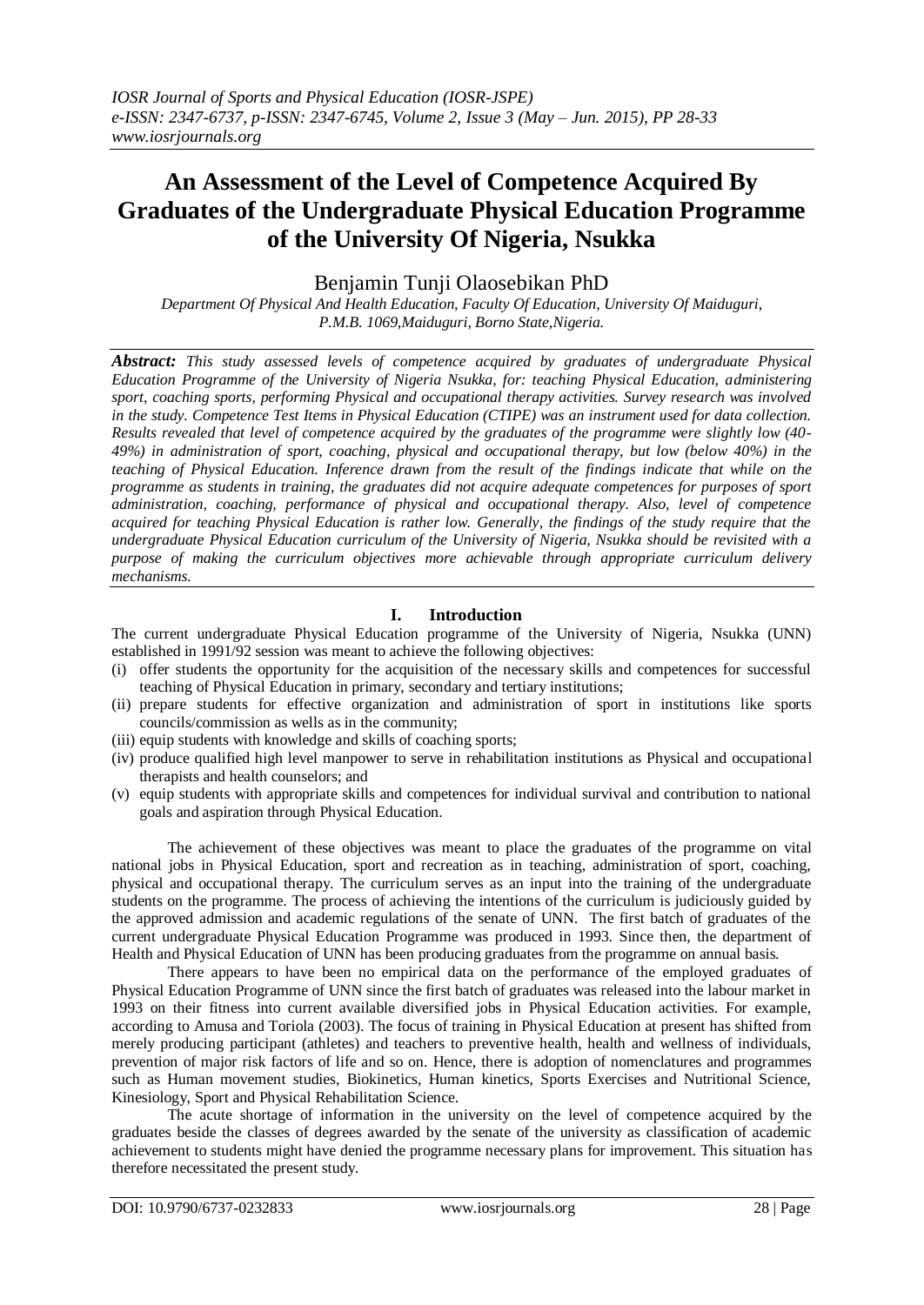The purpose of this study was to determine the levels of competence of graduates of the undergraduates Physical Education of UNN in teaching of Physical Education; administration of sport; coaching of sport; physical and occupational therapy.

## **II. Methodology**

The following four research questions guided the study:

- 1. What level of competence did the graduates of undergraduate Physical Education of UNN acquire for teaching Physical Education in schools and colleges?
- 2. What level of competence did the graduates of undergraduate of Physical Education Programme of UNN acquire in administration of sport in the filed?
- 3. What level of competence did the graduates of undergraduate of Physical Education of UNN acquire for coaching sport?
- 4. What level of competence did the graduates of undergraduate of Physical Education Programme of UNN acquire in Physical and occupational therapy activities for functioning in the field.

A 90 item competence multiple choice task item, that is, Competence Test Items in Physical Education (CTIPE) was developed by the researcher for collecting data on the mastery of knowledge and skills acquired by graduates of undergraduates Physical Education programme of UNN in teaching, administration of sport, coaching, physical and occupational therapy. Each multiple choice test item has four options where one is correct and the other three are distractors. Seven experts from Physical Education, Test and Measurement validated the CTIPE.

One hundred and thirty nine (139) copies of the CTIPE were administered on graduates of the programme with the help of six research assistants, one in each state of Anambra, Enugu, Ebonyi, Abia, Imo and Delta. The researcher and lecturers from the programme who volunteered assistance contacted few other graduates who work outside the six states personally. Graduates were required to tick their position on each item on CTIPE. Ninety-nine (99) copies of the questionnaire were retrieved for analysis.

Frequency counts and percentages were involved in the analysis of data. In taking decision on the level of competence acquired, the following is applicable.

| % Score      | Remarks                   |
|--------------|---------------------------|
| 70 and above | very highly competent     |
|              | <b>Highly Competent</b>   |
|              | Competent                 |
|              | <b>Slightly Competent</b> |
| Below 40     | Low in competence         |
|              |                           |

## **III. Results**

The data for answering research questions 1,2,3 and 4 are in table 1,2,3,and 4 respectively.

#### **Research Question 1**

What level of competence did the graduates of the undergraduate Physical Education Programme of the University of Nigeria, Nsukka acquire for teaching Physical Education in schools and Colleges? The data for answering research question 1 is presented in Table 1.

#### **Table 1: Level of Competence Acquired by the Graduates of Physical Education for Teaching (N=99)**

|            |                                                    | Competence |               |          |          |
|------------|----------------------------------------------------|------------|---------------|----------|----------|
| S/NO       | Item                                               | f          | $\frac{0}{0}$ | —Remarks |          |
|            | Structuring a course in Physical Education         |            | 12            | 12.12    | Very Low |
| Competence |                                                    |            |               |          |          |
| 2          | Designing a course unit in Physical Education      |            | 26            | 26.26    | Very Low |
| Competence |                                                    |            |               |          |          |
| 3          | Planning a lesson on Physical Education            |            | 31            | 30.81    | Very Low |
| Competence |                                                    |            |               |          |          |
| 4          | Selecting instructional resources for teaching     |            |               |          |          |
|            | <b>Physical Education</b>                          |            | 25            | 25.25    | Very Low |
| Competence |                                                    |            |               |          |          |
| 5          | Developing instructional materials                 |            | 26            | 26.26    | Very Low |
| Competence |                                                    |            |               |          |          |
| 6          | Applying basic instructional materials in teaching |            | 29            | 29.29    | Very Low |
| Competence |                                                    |            |               |          |          |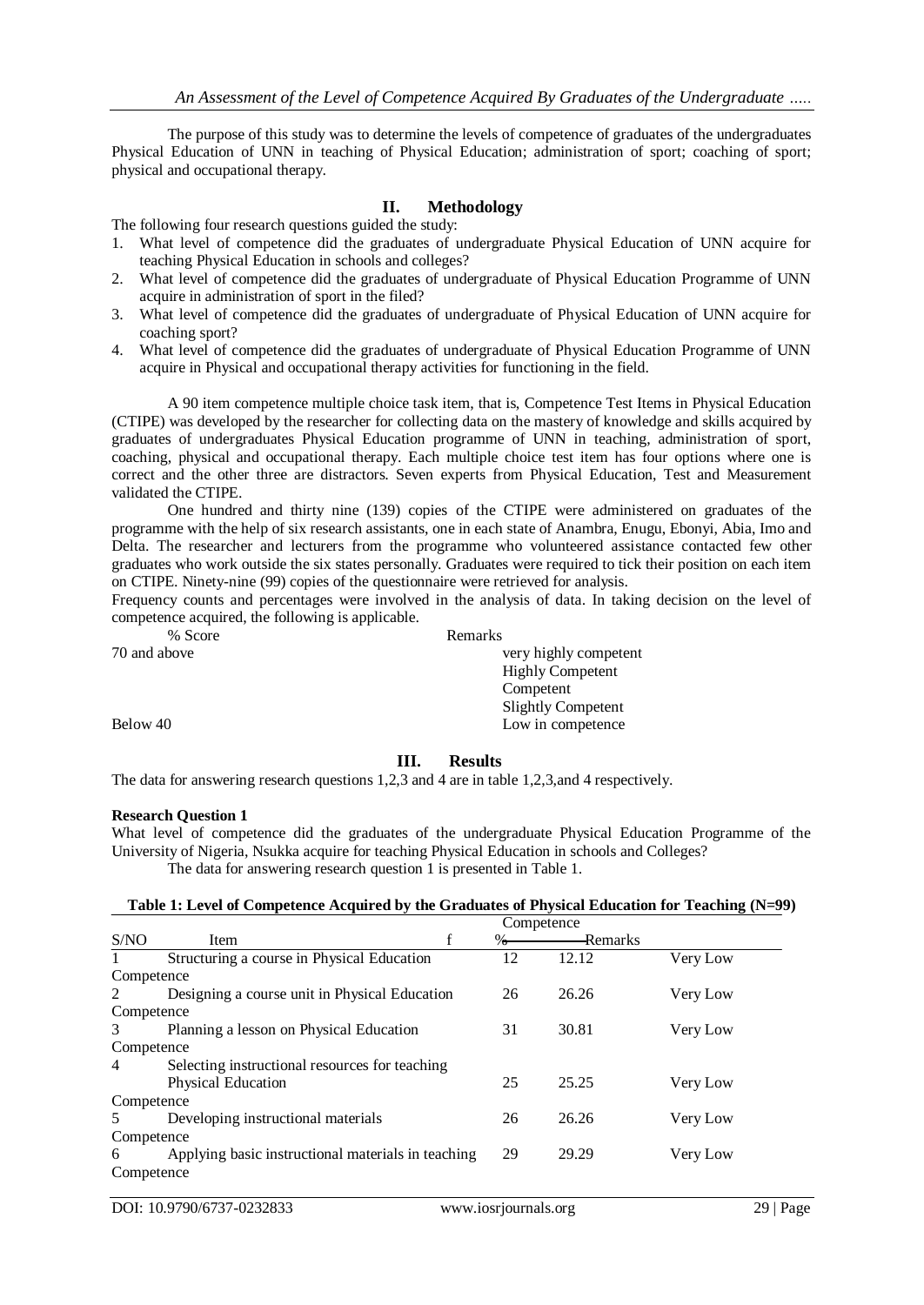| 7          | Utilizing visual aids in teaching         | 32 | 32.32 | Very Low |  |
|------------|-------------------------------------------|----|-------|----------|--|
| Competence |                                           |    |       |          |  |
| 8          | Using educational technology for teaching | 45 | 45.45 | Very Low |  |
| Competence |                                           |    |       |          |  |
| 9          | Employing variety of teaching methods     | 40 | 39.89 | Very Low |  |
|            | Competence                                |    |       |          |  |
| 10         | Directing learners physical activities    | 49 | 48.99 | Very Low |  |
| Competence |                                           |    |       |          |  |
|            | <b>Average % Competence</b>               |    | 31.66 |          |  |

Data in table 1 revealed that the percentage competence score of the graduates of undergraduate Physical Education Programme of University of Nigeria, Nsukka ranged from 12.12-48.99%. This indicated that with reference to teaching, the graduates are slightly competent in two areas of teaching as reflected in items 8 and 10 in Table 1. The graduates are very low is competence in eight of the items in teaching as contained in Table 1 above. Generally, as observed from the table, the graduates are incompetent in teaching.

## **Research Questions 2**

What level of competence did the graduates of undergraduate Physical Education Programme of the University of Nigeria, Nsukka acquire in the administration of sport in the field? The data for answering research question 2 is presented in Table 2.

| Table 2: Level of Competence Acquired by the Graduates of Physical Education for Administration of |                |  |
|----------------------------------------------------------------------------------------------------|----------------|--|
|                                                                                                    | Sport $(N=99)$ |  |

| S/No           | <b>Item</b>                                    | <b>Competence</b> |                | <b>Remarks</b>            |                    |
|----------------|------------------------------------------------|-------------------|----------------|---------------------------|--------------------|
|                |                                                |                   | $\frac{6}{10}$ |                           |                    |
| 1              | Maintaining sport facilities and storage rooms | 58                | 58.09          | Competent                 |                    |
| $\overline{2}$ | Planning sport activities                      | 44                | 43.94          | Slightly competent        |                    |
| 3              | Organizing sport schedules                     | 67                | 66.67          | Highly competent          |                    |
| $\overline{4}$ | Coordinating sport schedules                   | 67                | 66.17          |                           | Very Low Competent |
| 5              | Evaluating exercise and sports performance     | 33                | 32.53          | Very                      | Low                |
| Competence     |                                                |                   |                |                           |                    |
| 6              | Providing health services for the players      | 35                | 35.35          | Very                      | Low                |
| Competence     |                                                |                   |                |                           |                    |
|                | Implementing welfare packages                  | 35                | 35.35          | Very                      | Low                |
| Competence     |                                                |                   |                |                           |                    |
| 8              | Problems in sport management                   | 43                | 43.44          | <b>Slightly Competent</b> |                    |
| 9              | Understanding organization behaviour           | 44                | 44.45          | <b>Slightly Competent</b> |                    |
| 10             | Personnel administration in sport              | 41                | 41.42          | <b>Slightly Competent</b> |                    |
|                | <b>Average % Competence</b>                    |                   | 46.87          |                           |                    |

Data in Table 2 showed that the percentage score of the graduates of the undergraduate Physical Education ranged from 32.53 - 67.17%. This indicated that with reference to administration of sport, the graduates are highly competent in two items as reflected in items 3 and 4. The graduates are competent in item 1. They are slightly competent in 4 items that is items 2,8,9 and 10. The graduates are very low in competence in 3 items, that is, item 5,6, and 7 as contained in Table 2. Generally, as observed from the table, the graduates are slightly competent in administration of sport.

#### **Research Question 3**

What level of competence did the graduates of undergraduate Physical Education Programme of the University of Nigeria, Nsukka acquire for coaching sport in the field?

## **The table for answering research question 3 is presented in Table 3.**

**Table 3: Level of competence Acquired by the Graduates of Physical Education for Coaching Sport (N=99)**

|      |                                                                          |  | いミソソル |          |                           |  |
|------|--------------------------------------------------------------------------|--|-------|----------|---------------------------|--|
|      | Competence                                                               |  |       |          |                           |  |
| S/NO | Item                                                                     |  |       | -Remarks |                           |  |
|      | Utilizing skills, tactics and strategies as<br>appropriate in each sport |  |       | 41.41    | <b>Slightly Competent</b> |  |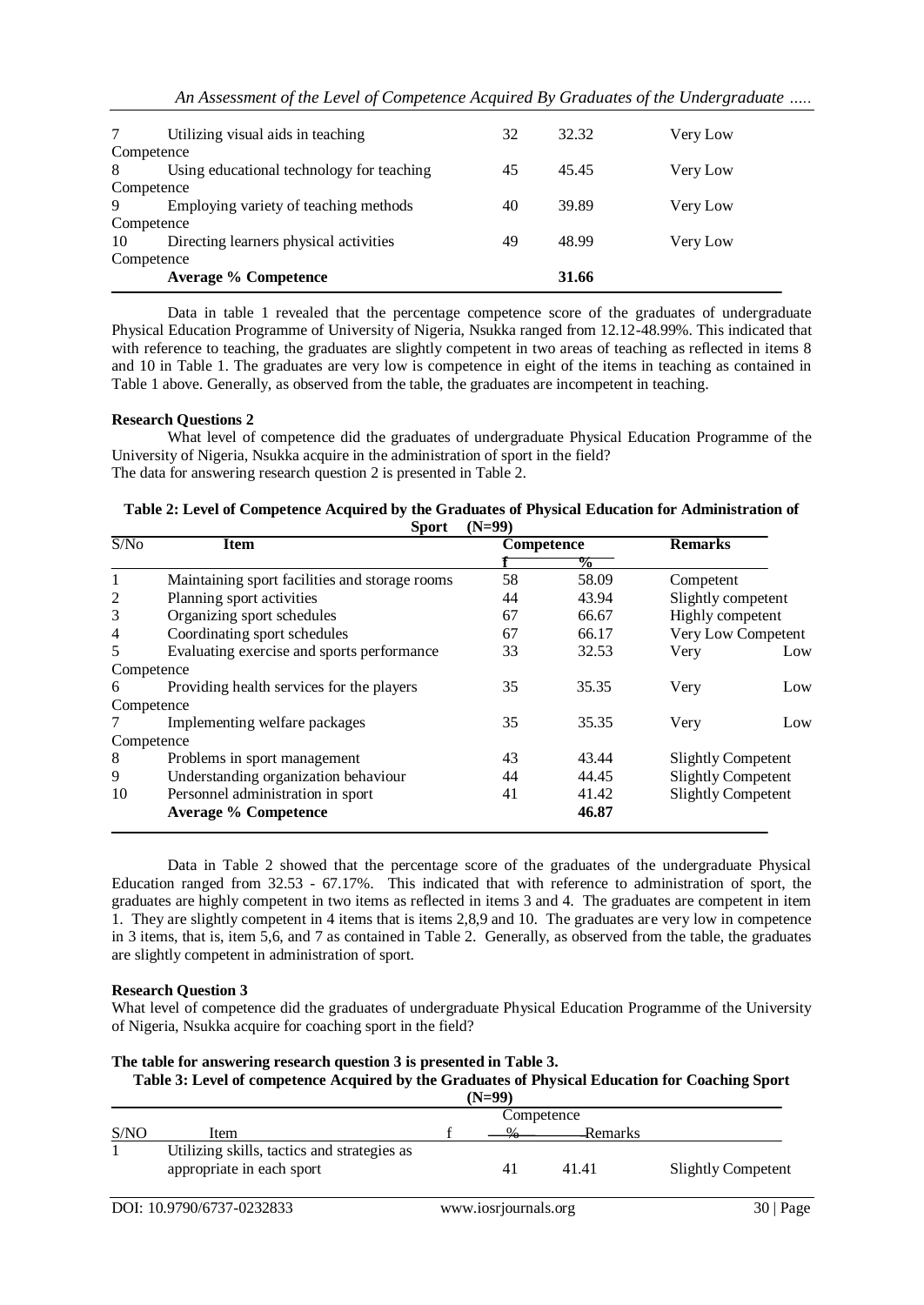| 2          | Training in special areas of sport                 | 40 | 40.40 | <b>Slightly Competent</b> |
|------------|----------------------------------------------------|----|-------|---------------------------|
| 3          | Minimizing potential risks inherent in sports      |    |       |                           |
|            | participation                                      | 45 | 45.45 | <b>Slightly Competent</b> |
| 4          | Utilizing social psychological aspects of coaching | 46 | 46.46 | <b>Slightly Competent</b> |
| 5          | Employing growth, development and learning         |    |       |                           |
|            | psychology                                         | 46 | 45.96 | <b>Slightly Competent</b> |
| 6          | Employing exercise science for training,           |    |       |                           |
|            | conditioning and nutrition                         | 41 | 41.41 | <b>Slightly Competent</b> |
| 7          | Recognizing the need for professional growth       |    |       |                           |
|            | and development opportunities                      | 31 | 31.31 | Very Low                  |
| Competence |                                                    |    |       |                           |
| 8          | Sustaining interest in group learning through      |    |       |                           |
|            | teaching and coordinating methods                  | 46 | 45.96 | <b>Slightly Competent</b> |
| 9          | Sport facility management                          | 58 | 58.09 | Competent                 |
| 10         | Leadership in recreation and leisure processes     | 36 | 36.37 | Very Low                  |
| Competence |                                                    |    |       |                           |
|            | <b>Average % Competence</b>                        |    | 43.28 |                           |

Data in Table 3 revealed that the percentage score of the level of competence acquired by the graduates of the undergraduate Physical Programme for coaching sport in the field ranged from  $31.31 - 58.09\%$ . This indicates that with reference to coaching of sport the graduates are competent in one area of coaching as reflected in item 9 in Table 3. The graduates are slightly competent in seven areas of coaching as indicated in Table 3. The graduates are slightly competent. The graduates are very low in two of the areas as reflected in items 7 and 10 of Table 3 above. Generally, as observed from the table, the graduates are slightly competent in coaching of sport in the field.

## **Research Question 4**

What level of competence did the graduates of the undergraduate Physical Education Programme of the University of Nigeria, Nsukka acquire in Physical and occupational therapy activities?

The data for answering research question 4 is presented in Table 4

#### Table 4: Level of competence acquired by the Graduated of Physical Education in Physical and<br> **Compational Therany** (N=99) **Occupational Therapy**

|            |                                                     | Competence |         |                           |
|------------|-----------------------------------------------------|------------|---------|---------------------------|
| S/NO       | Item                                                | $\%$       | Remarks |                           |
| 1          | Therapeutic and leisure practices                   | 55         | 55.55   | Competent                 |
| 2          | Supervision and management of recreation and        |            |         |                           |
|            | leisure services                                    | 62         | 62.62   | <b>Highly Competent</b>   |
| 3          | Coordinate of group and community recreational      |            |         |                           |
|            | programmes                                          | 14         | 14.14   | Very Low                  |
| Competence |                                                     |            |         |                           |
| 4          | Inspiring and mobilizing recreational participation | 65         | 65.65   | <b>Highly Competent</b>   |
| 5          | Evaluating patient to establish physical ability    | 42         | 42.42   | <b>Slightly Competent</b> |
| 6          | Planning physical therapy work out                  | 36         | 36.36   | Very Low                  |
| Competence |                                                     |            |         |                           |
| 7          | Employing physical skills and procedures to         |            |         |                           |
|            | influence psychological states                      | 40         | 40.40   | <b>Slightly Competent</b> |
| 8          | Applying knowledge of mobility evaluation           |            |         |                           |
|            | procedures                                          | 36         | 36.36   | Very Low                  |
| Competence |                                                     |            |         |                           |
| 9          | Interpretive understanding of referral advice       |            |         |                           |
|            | of specialists                                      | 44         | 44.44   | <b>Slightly Competent</b> |
| 10         | Supervising and monitoring patients on              |            |         |                           |
|            | 35<br>rehabilitative programme                      | 35.35      |         | Very Low Competence       |
| 11         | Planning intervention strategies for rehabilitation | 42         | 42.42   | Slightly competent        |
| 12         | Counseling Patients for relief                      | 40         | 40.40   | <b>Slightly Competent</b> |
| 13         | Supervising patients on specific rehabilitative     |            |         |                           |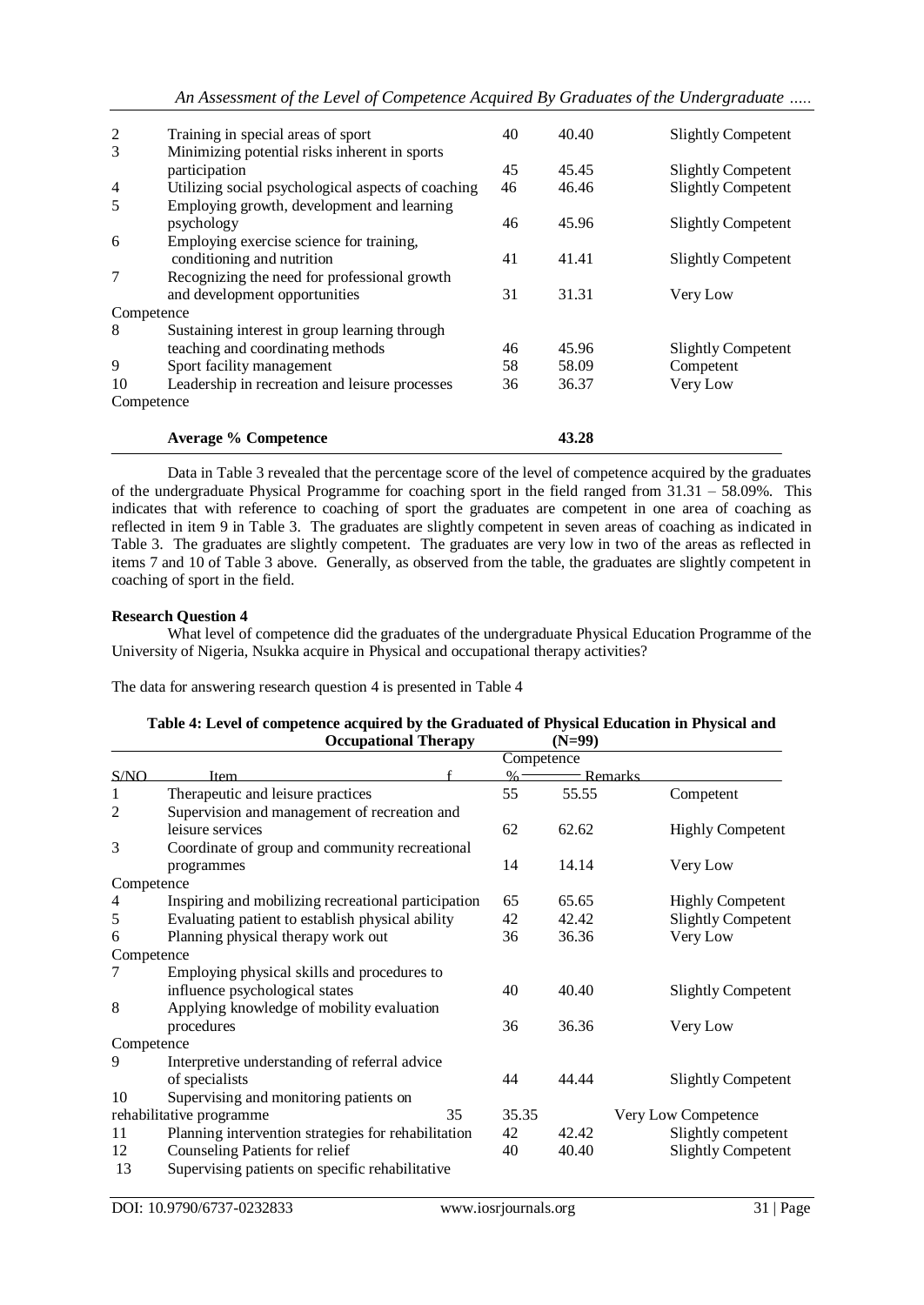|                  | <b>Average % Competence</b>                                                       |    | 43.6  |                    |
|------------------|-----------------------------------------------------------------------------------|----|-------|--------------------|
| 15               | Employing technological therapeutic devices to<br>alleviate condition of patients | 55 | 55.55 | Competent          |
| Competence<br>14 | Administering prosthetic devices on patients                                      | 48 | 48.48 | Slightly competent |
|                  | activities                                                                        | 37 | 37.37 | Very Low           |

The data in Table 4 revealed that the percentage score of the level of competence acquired by the graduates of the undergraduate Physical Education Programme of the University of Nigeria, Nsukka in physical and occupational therapy activities ranged from  $14.14 - 65.65\%$ . This indicates that with reference to providing services in physical and occupational therapy, the graduates are highly competent in two areas of physical and occupational therapy as contained in items 2 & 4 in Table 4. The graduates are averagely competent in two areas of the items on physical and occupational therapy, which is items 1 & 15, as contained in Table 6 above. They are slightly competent in six areas, while they are very low in competence in five areas of physical and occupational therapy activities as contained in table 4 above. Generally, as observed from the table, the graduates of the undergraduate Physical Education of the University of Nigeria, Nsukka are slightly competent in providing services in physical and occupational therapy in the field.

## **IV. Discussion**

Findings on the level of competence acquired by the graduates in the undergraduate Physical Education programme of the University of Nigeria for teaching in schools and colleges is from very low competence to slight competence (12.12 -48.99%) in items that constituted the teaching competence. The graduates demonstrated very low competence in eight (8) items, while they demonstrated slight competence in two. The findings of the study can be interpreted to mean that the graduates of undergraduate's physical Education did not acquire much in the strategies or methods and techniques of teaching while in the University. The teaching practice Programme is expected to compensate for any deficiency in the acquisition of teaching methods and techniques. If the teaching practice had been effective on the graduates while they were in the university, one is likely to observe in the employed graduates a higher competence in teaching than what the study found out. The findings of this study are in agreement with that of Agwubike (1985) who reported on the low performance of professional competences by agricultural science teachers in Bendel State. The findings of this study is also consistent with findings of Suhr (1987) who found out that special education graduates were more competent in some areas of the curriculum than others. The level of professional competence of the employed graduates can be associated to a number of variables. To a great deal, the admission criteria of the University of Nigeria and its department of Health and Physical Education provide sufficient evidence on the level of ability before a candidate commences study. Finding of the study by Ferguson and Womack (1993) noted that the quantity and quality of education courses that the prospective teacher is exposed to impact on his level of teaching effectiveness more that his core or subject matter area of emphasis. Therefore, this finding must have implications for the level of competence exhibited by the employed graduates in teaching, administering sport, coaching of sport, physical and occupational therapy activities. In other words, probably with the low level competence of graduates of Physical Education in teaching, the students that these graduates are teaching are most likely to have very little understanding or knowledge in the content of Physical Education that they are exposed to by the teacher in areas like administration of sport, coaching of sport and in physical and occupational therapy.

The findings of the study on the level of competence acquired by the employed graduates in administration of sport in the field in the South East revealed that it is from low competence to high competence. The finding may still be a continued reflection on the low level of competence of the employed graduates' teaching methodology and techniques. This statement is made due to the observation that if a teacher cannot impact effectively through approved methodology of teaching what he has acquired, he may also find it difficult to make others learn effectively knowledge, skills and attitudes in other aspects of Physical Education. Therefore, teaching methodology is meant to help the teacher deliver strategically knowledge, skills and attitudes to students and other trainees. Findings from the study of Boardman (1985) suggested that the acquisitions of relevant and high level competence are particularly critical in effective performance of a professional. The employed graduates of Physical Education in administration of sport job positions are professionals that require knowledge and competence in such areas as planning, organizing, staffing, coordinating, reporting, budgeting and evaluation, all are essential areas in administration of sport that can guarantee high level competence.